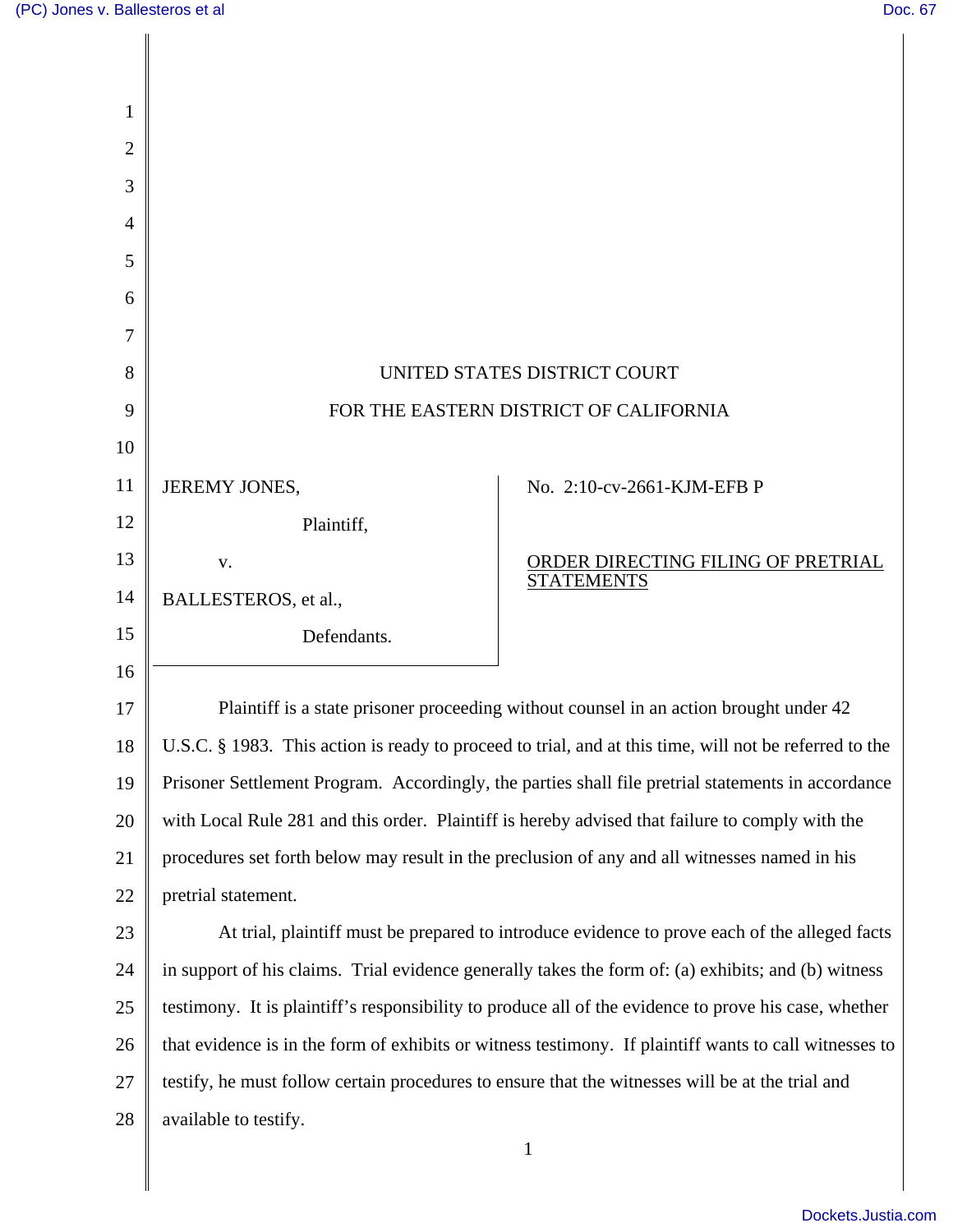| 1              | The following procedures apply for calling witnesses:                                                    |  |
|----------------|----------------------------------------------------------------------------------------------------------|--|
| $\overline{2}$ | I.<br>Obtaining Attendance of an Incarcerated Witness Who Intends to Testify Voluntarily                 |  |
| 3              | A witness who is willing to testify without the compulsion of a subpoena, but who is                     |  |
| 4              | imprisoned or incarcerated, cannot appear to testify without a court order directing the custodian       |  |
| 5              | to produce him at the time of trial. The court will issue such an order only upon a showing that         |  |
| 6              | the witness has agreed to testify voluntarily and has actual knowledge of relevant facts.                |  |
| 7              | Therefore, a party intending to introduce testimony from such a witness must file with his               |  |
| 8              | <i>pretrial statement</i> a motion for an order directing the witness's custodian to produce the witness |  |
| 9              | for trial. The motion must:                                                                              |  |
| 10             | 1. Identify the witness by name, California Department of Corrections and Rehabilitation                 |  |
| 11             | number, and address;                                                                                     |  |
| 12             | 2.<br>Include affidavits showing that the witness intends to testify voluntarily. This                   |  |
| 13             | intention can be shown as follows:                                                                       |  |
| 14             | The <i>party</i> can swear by affidavit that the witness has communicated to him<br>a.                   |  |
| 15             | an intention to testify voluntarily. The affidavit must include a statement                              |  |
| 16             | of when and where the prospective witness informed the party of this                                     |  |
| 17             | willingness; or                                                                                          |  |
| 18             | The <i>witness</i> can swear by affidavit that he is willing to testify without the<br>b.                |  |
| 19             | compulsion of subpoena.                                                                                  |  |
| 20             | 3. Include affidavits showing each witness has actual knowledge of relevant facts.                       |  |
| 21             | The witness's knowledge can be shown as follows:                                                         |  |
| 22             | The <i>party</i> can swear that he knows the witness saw or heard relevant facts.<br>a.                  |  |
| 23             | For example, if something occurred in plaintiff's cell and plaintiff saw that                            |  |
| 24             | a cell-mate was present and observed the incident, then plaintiff may swear                              |  |
| 25             | to the cell-mate's ability to testify; or,                                                               |  |
| 26             | b. The witness can swear to the relevant facts he observed.                                              |  |
| 27             | Any such affidavit must describe the incident, state when it occurred, where it occurred,                |  |
| 28             | who was present, and how the witness was in a position to see or to hear what occurred.                  |  |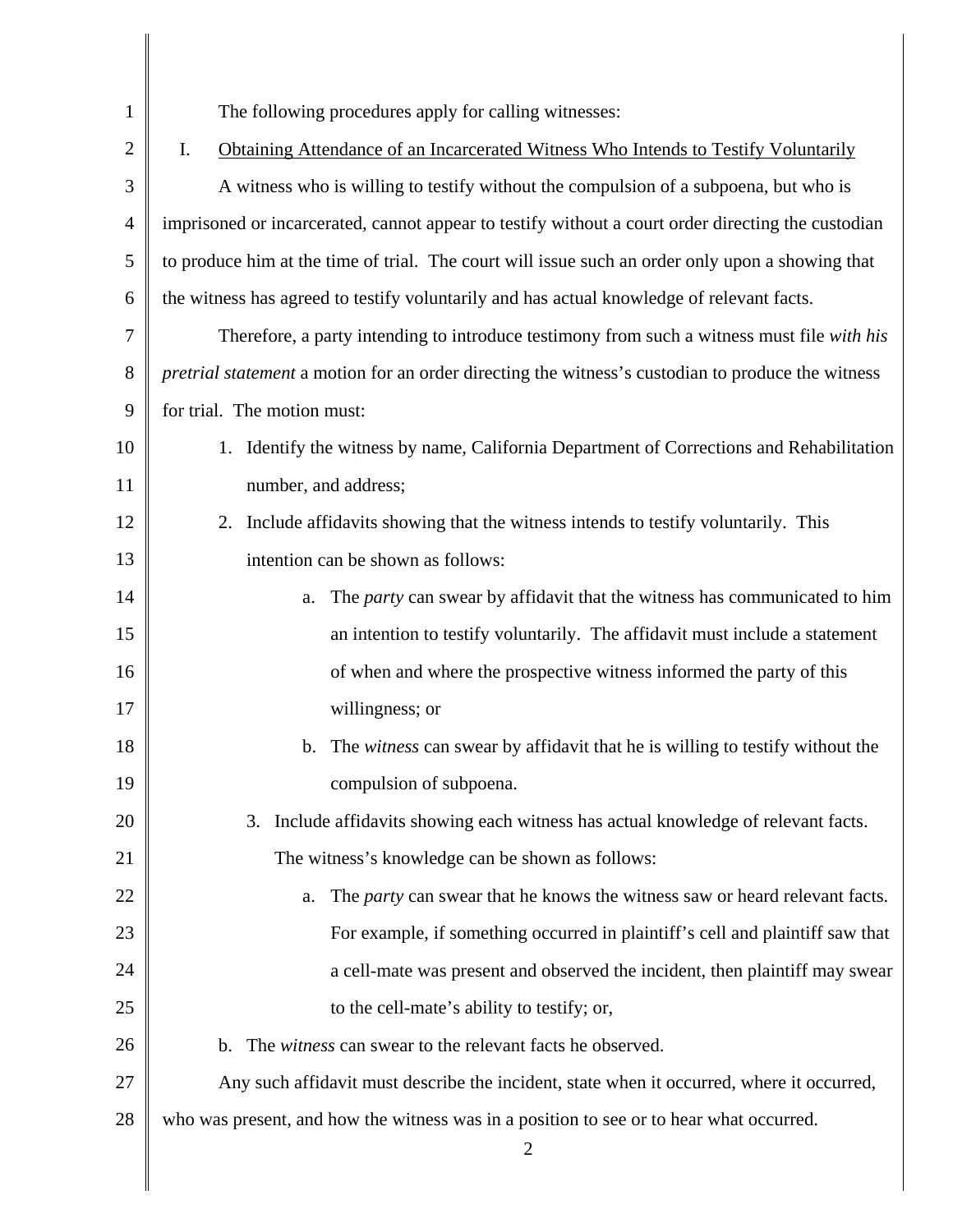| $\mathbf{1}$   | The court will review and rule on the motion for attendance of incarcerated witnesses,             |  |
|----------------|----------------------------------------------------------------------------------------------------|--|
| $\mathbf{2}$   | specifying which prospective witnesses must be brought to court. Subsequently, the court will      |  |
| 3              | issue the order necessary to cause the witness' custodian to bring the witness to court.           |  |
| $\overline{4}$ | Obtaining Attendance of an Incarcerated Witness Who Refuses to Testify Voluntarily<br>II.          |  |
| 5              | If a party seeks to present testimony of an imprisoned or incarcerated witness who does            |  |
| 6              | not intend to testify voluntarily, the party must with his pretrial statement file a motion for an |  |
| $\overline{7}$ | order directing that witness to appear. Such a motion must comply with the requirements            |  |
| 8              | explained above but the movant must demonstrate that any such witness does not intend to testify   |  |
| 9              | voluntarily.                                                                                       |  |
| 10             | III.<br>Obtaining Attendance of an Unincarcerated Witness Who Agrees to Testify Voluntarily        |  |
| 11             | A party need not obtain an order to produce an unincarcerated witness who intends to               |  |
| 12             | testify voluntarily. However, the party is responsible for ensuring attendance of such a witness.  |  |
| 13             | IV.<br>Obtaining Attendance of Unincarcerated Witnesses Who Refuse to Testify Voluntarily          |  |
| 14             | To obtain the presence of a witness who is at liberty and who refuses to testify voluntarily,      |  |
| 15             | the party who intends to present that witness's testimony, and who proceeds in forma pauperis,     |  |
| 16             | must complete and submit to the United States Marshal a subpoena for service upon the witness.     |  |
| 17             | Blank subpoena forms may be obtained from the Clerk of the Court. Along with a completed           |  |
| 18             | subpoena, the party must also submit a copy of the court's order granting that party in forma      |  |
| 19             | pauperis status. Additionally, the party must tender a money order payable to the witness in the   |  |
| 20             | amount of the daily witness fee, \$40.00, plus the witness's travel expenses. The party must also  |  |
| 21             | notify the court that these materials have been submitted to the United States Marshal not earlier |  |
| 22             | than four weeks and not later than two weeks before trial. A subpoena will not be served by the    |  |
| 23             | United States Marshal upon an unincarcerated witness unless the subpoena is accompanied by the     |  |
| 24             | materials listed above. No statute authorizes the use of public funds for expenses in civil cases  |  |
| 25             | and so even a plaintiff proceeding in forma pauperis must tender any witness fees and travel       |  |
| 26             | expenses.                                                                                          |  |
| 27             | $\frac{1}{1}$                                                                                      |  |
| 28             | 11111                                                                                              |  |

3